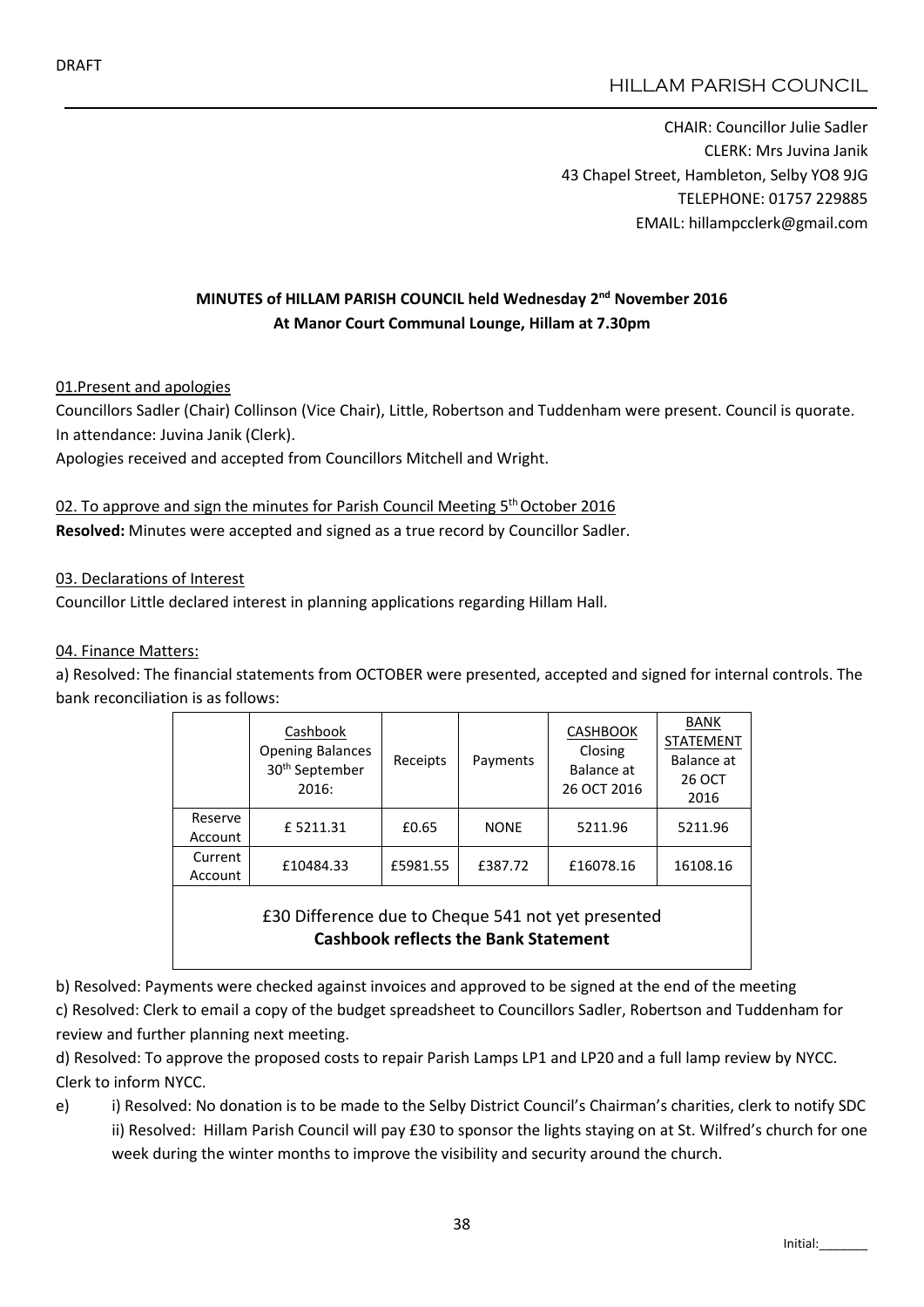#### DRAFT

## 05. Ring Tree Matters

a) Tree is planted, turf is laid, pavers are clean and lights are in place. Cllr Sadler expressed thanks on behalf of the council to the clerk for coordinating the works and Cllr Collinson expressed thanks on behalf of the council to Cllr Sadler for her hard work on the project. Resolved: Councillor Sadler will take the thank you cards to send to the people who have been involved and volunteered their time to the project.

b) Resolved: Old plaque is to be reinstated on the bench and a new plaque is to be made to commemorate the planting of the new tree. Inscription "Hillam Ring Tree – from and for the villagers – October 2016". A spend of up to £120 for a good quality plaque was proposed by Cllr Sadler and seconded by Cllr Collinson. c) Resolved:

- Clerk to write a letter to formally request Tony Hudson and Billy Little as guests to 'open' the Ring Tree, Cllr Sadler to distribute.
- The event start time will be 4pm
- Cllr Little is to email the Ring Tree Committee to ask for volunteer marshalls with torches, vests and road closure signs to make road users aware of the event
- Cllr Little will also contact Mr Pease with regards to the provision of background music, amp and microphone.
- Cllr Sadler to ask volunteers to make and donate cakes for the celebration in the pub afterwards
- Cllr Sadler to arrange with the Cross Keys the provision of refreshments after the event at the Ring Tree. A spend of up to £50 on this provision was proposed by Cllr Little and seconded by Cllr Robertson
- Clerk will advertise the event on the website and send out a mailshot to subscribers and Cllr Sadler will prepare notices to be displayed around the village, on Facebook and sent out via the community email system. Cllr Tuddenham will inform the school. Clerk will contact Selby Times regarding press coverage.

## 06. Defibrillator Matters:

a) Resolved: Quotes from local contractors MBL Electrical, JJ Electrical and AW Electrics were reviewed and it was proposed and seconded that MBL would be appointed to undertake the fitting of the defibrillator. The quote was the cheapest and councillors felt that work previously done by this contractor was of a good standard. Hillam Parish Council await news on the funds raised towards the defibrillator by Bert's Barrow Halloween event. Cllr Robertson to clean up the floor in the kiosk before the defibrillator is installed. Clerk to contact John Chapman and follow up on the donation request.

### 07. Planning Applications:

a) 2016/1013/FUL – Proposed erection of new 2 storey, 4 bedroom detached dwelling ad detached single storey garage in the grounds – Hillam Hall, Chapel Street. Cllr Little withdrew from the discussions. NO OBSERVATIONS. b) 2016/1079/HPA – Proposed erection of new boundary fence on different line – 2 Hillam Hall View. OBSERVATIONS REMAIN THE SAME AS WITH THE PREVIOUS APPLICATION.

c) 2016/1204/TPO – Application to crown clean and crown thin by 15%-20% 1No. Sycamore covered by TPO5/1982 and in the conservation area – Chantries Cottage, Chapel St. NO OBSERVATIONS.

### 08. Village Matters:

a) In response to the Police and Crime Commissioner's question "What makes you safe and feel safer?" Resolved: Visible police presence. Good communication with communities. Suggest parish councils get updates on local crimes and the crime statistics for reference. Visible police presence where problems are known to recur for example, illegal parking around the schools at drop off and pick up which endangers the children and causes road congestion and blockages. Clerk to inform via 'Ask Julia' forum.

b) Clerk updated Cllrs on the meeting with Glen Donaldson from NYCC Highways: